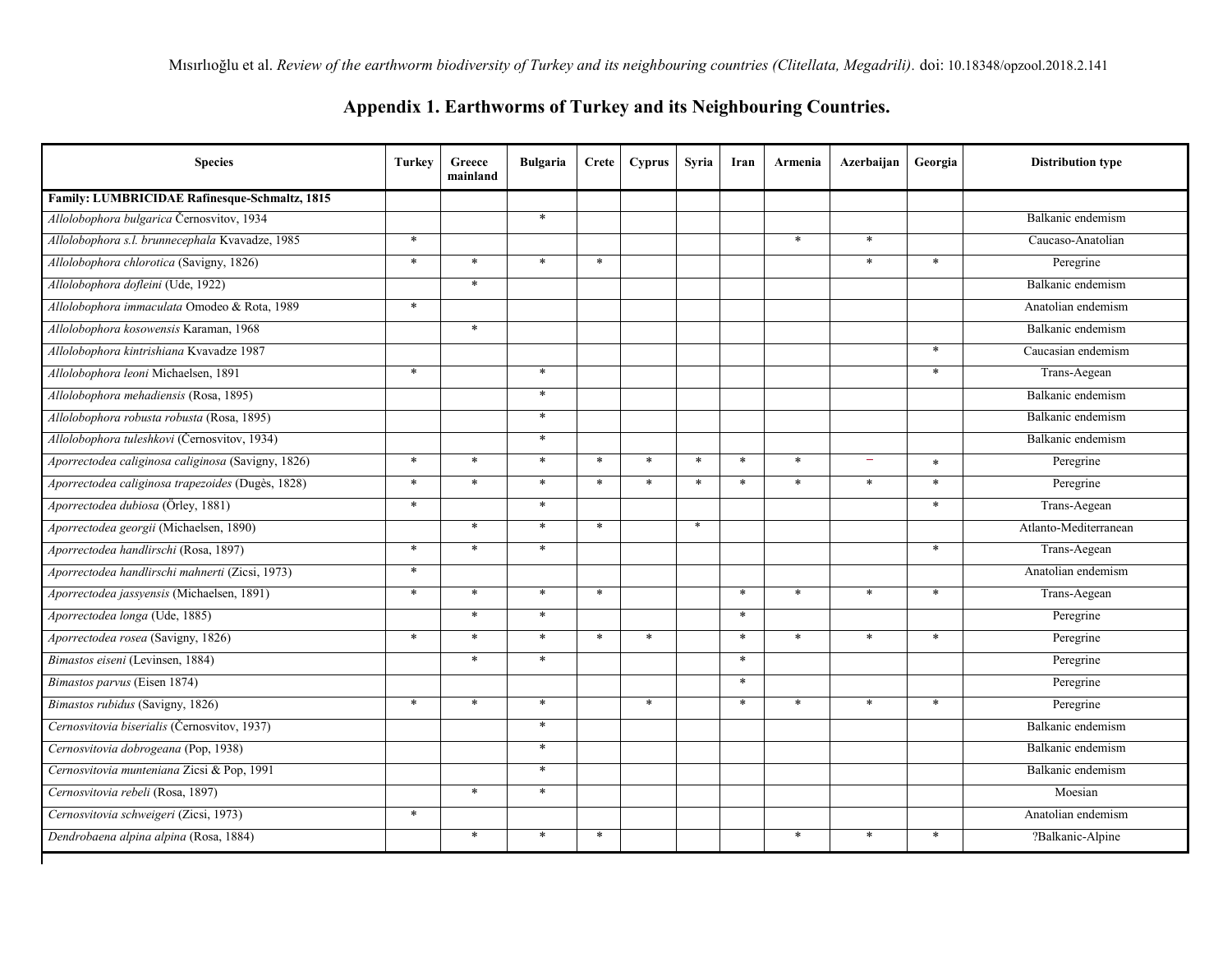| Dendrobaena alpina armeniaca (Rosa, 1893)                       | $\ast$ |        |        |        |        |        |        | $\ast$           | $\ast$ |        | Caucaso-Anatolian     |
|-----------------------------------------------------------------|--------|--------|--------|--------|--------|--------|--------|------------------|--------|--------|-----------------------|
| Dendrobaena alpina diplotritheca Kvavadze, 1972                 |        |        |        |        |        |        |        |                  |        | $\ast$ | Caucasian endemism    |
| Dendrobaena attemsi attemsi (Michaelsen, 1902)                  | $\ast$ | $\ast$ | $\ast$ |        |        |        |        | $\ast$           | $\ast$ | $\ast$ | Trans-Aegean          |
| Dendrobaena attemsi decipiens (Michaelsen, 1910)                | $\ast$ |        |        |        |        |        |        |                  |        | $\ast$ | Caucaso-Anatolian     |
| Dendrobaena balcanica (Černosvitov, 1937)                       |        | $\ast$ | $\ast$ |        |        |        |        |                  |        |        | Balkanic endemism     |
| Dendrobaena bokakotorensis Šapkarev, 1975                       |        | $\ast$ |        |        |        |        |        |                  |        |        | Balkanic endemism     |
| Dendrobaena bruna Omodeo & Rota, 1989                           | $\ast$ |        |        |        |        |        |        |                  |        |        | Anatolian endemism    |
| Dendrobaena byblica byblica (Rosa, 1893)                        | $\ast$ | $\ast$ | $\ast$ | $\ast$ | $\ast$ | ∗      | $\ast$ |                  |        | $\ast$ | Circum-Mediterranean  |
| Dendrobaena byblica arsianica Kvavadze 1985                     |        |        |        |        |        |        |        |                  |        | $\ast$ | Caucasian endemism    |
| Dendrobaena byblica olympiaca (Michaelsen, 1902)                |        | $\ast$ |        | $\ast$ |        |        |        |                  |        |        | Balkanic endemism     |
| Dendrobaena cevdeti Szederjesi, Pavlicek, Coşkun & Csuzdi, 2014 | $\ast$ |        |        |        |        |        |        |                  |        |        | Anatolian endemism    |
| Dendrobaena cognettii (Michaelsen, 1903)                        | $\ast$ | $\ast$ |        |        |        |        |        |                  |        |        | Atlanto-Mediterranean |
| Dendrobaena epirotica Zicsi & Michalis, 1993                    |        | $\ast$ |        |        |        |        |        |                  |        |        | Balkanic endemism     |
| Dendrobaena faucium (Michaelsen, 1910)                          |        |        |        |        |        |        |        |                  |        | $\ast$ | Caucasian endemism    |
| Dendrobaena fridericae fridericiae Omodeo & Rota, 1989          | $\ast$ |        |        |        |        |        |        |                  |        |        | Anatolian endemism    |
| Dendrobaena fridericae uludagi Omodeo & Rota, 1991              | $\ast$ |        |        |        |        |        |        |                  |        |        | Anatolian endemism    |
| Dendrobaena jaloniensis Kvavadze, 1985                          |        |        |        |        |        |        |        |                  |        | $\ast$ | Caucasian endemism    |
| Dendrobaena hauseri Zicsi, 1973                                 | $\ast$ |        |        |        |        |        |        |                  |        |        | Levant-Anatolian      |
| Dendrobaena hortensis (Michaelsen, 1890)                        | $\ast$ | $\ast$ | $\ast$ | $\ast$ |        |        | $\ast$ | $\ast$           | $\ast$ | $\ast$ | Peregrine             |
| Dendrobaena hrabei (Černosvitov, 1934)                          |        | $\ast$ | $\ast$ |        |        |        |        |                  |        |        | Balkanic endemism     |
| Dendrobaena imeretiana Kvavadze, 1992                           |        |        |        |        |        |        |        |                  |        | $\ast$ | Caucasian endemism    |
| Dendrobaena kelassuriensis Kvavadze, 1985                       |        |        |        |        |        |        |        |                  |        | $\ast$ | Caucasian endemism    |
| Dendrobaena kervillei (Michaelsen, 1910)                        |        |        |        |        |        | $\ast$ |        |                  |        |        | Levantine endemism    |
| Dendrobaena kurashvilii Kvavadze 1971                           | $\ast$ |        |        |        |        |        |        | $\ast$           |        | $\ast$ | Caucaso-Anatolian     |
| Dendrobaena loebli (Zicsi, 1985)                                | $\ast$ | $\ast$ |        |        |        |        |        |                  |        |        | Balkanic-Anatolian    |
| Dendrobaena mahnerti Zicsi, 1974                                |        | $\ast$ |        |        |        |        |        |                  |        |        | Balkanic endemism     |
| Dendrobaena mahunkai Csuzdi, Pavlíček & Mısırlıoğlu 2007        | $\ast$ |        |        |        |        |        |        |                  |        |        | Anatolian endemism    |
| Dendrobaena- mamissonica Kvavadze, 1984                         |        |        |        |        |        |        |        |                  |        | $\ast$ | Caucasian endemism    |
| Dendrobaena michalisi Karaman, 1972                             |        | $\ast$ |        |        |        |        |        |                  |        |        | Balkanic endemism     |
| Dendrobaena montana (Michaelsen, 1910)                          | $\ast$ |        |        |        |        |        |        | $\ast$<br>$\sim$ |        |        | Caucaso-Anatolian     |
| Dendrobaena nassonovi adjarica Kvavadze 1973                    |        |        |        |        |        |        |        |                  |        | $\ast$ | Caucasian endemism    |
| Dendrobaena nassonovi nassonovi Kulagin, 1889                   |        |        |        |        |        |        |        |                  |        | $\ast$ | Caucasian endemism    |
| Dendrobaena nivalis Omodeo & Rota 1989                          | $\ast$ |        |        |        |        |        |        |                  |        |        | Anatolian endemism    |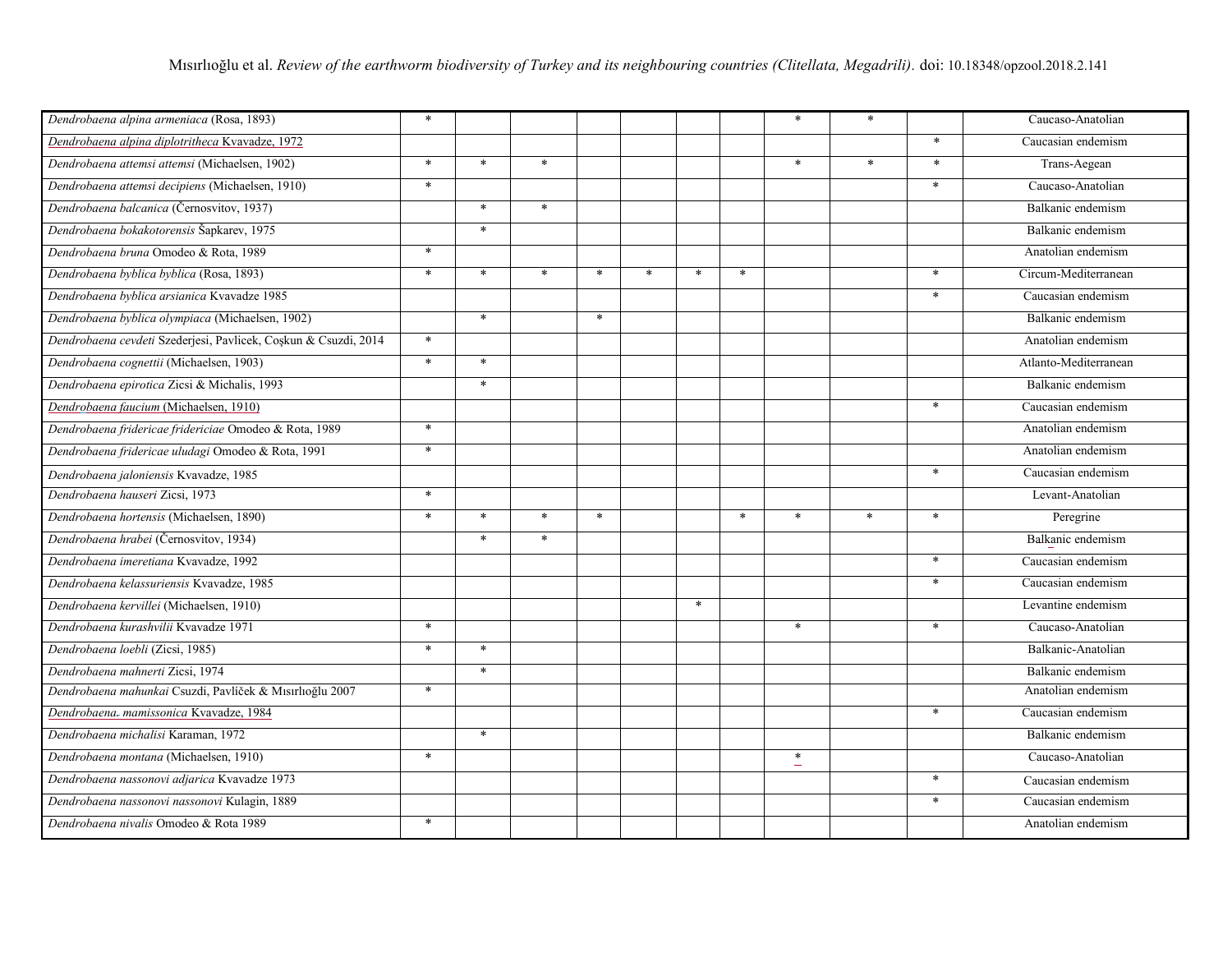| Dendrobaena octaedra (Savigny, 1826)                             |        | $\ast$ | $\ast$ |        |        |        | $\ast$ |         |         | $\ast$ | Peregrine                    |
|------------------------------------------------------------------|--------|--------|--------|--------|--------|--------|--------|---------|---------|--------|------------------------------|
| Dendrobaena olympica (Černosvitov, 1938)                         |        | $\ast$ |        |        |        |        |        |         |         |        | Balkanic endemism            |
| Dendrobaena omodeoi Csuzdi, Pavlíček & Mısırlıoğlu, 2007         | $\ast$ |        |        |        |        |        |        |         |         |        | Anatolian endemism           |
| Dendrobaena orientalis orientalis Cernosvitov, 1940              | $\ast$ |        |        |        |        |        | $\ast$ | $\ast$  | $\ast$  |        | Levant-Anatolian             |
| Dendrobaena orientaloides Zicsi, 1985                            | $\ast$ |        |        |        |        |        |        |         |         |        | Anatolian endemism           |
| Dendrobaena pantaleonis (Chinaglia, 1913)                        |        | $\ast$ |        | $\ast$ | $\ast$ |        |        |         |         |        | Alpine -East-Mediterranean   |
| Dendrobaena pantaleonis eutypica Omodeo & Rota, 1989             | $\ast$ |        |        |        |        |        |        |         |         |        | Anatolian endemism           |
| Dendrobaena parabyblica Perel, 1972                              |        |        |        |        |        |        |        | $\ast$  |         |        | Levantine endemism           |
| Dendrobaena pentheri (Rosa, 1905)                                | $\ast$ | $\ast$ |        |        | $\ast$ |        | $\ast$ | $\ast$  | $\star$ | $\ast$ | Caucasian-East-Mediterranean |
| Dendrobaena persimilis Omodeo & Rota, 1989                       | $\ast$ |        |        |        |        |        |        |         |         |        | Anatolian endemism           |
| Dendrobaena perula Omodeo & Rota, 1989                           | $\ast$ |        |        |        |        |        |        |         |         |        | Anatolian endemism           |
| Dendrobaena pindonensis Zicsi & Michalis, 1993                   |        | $\ast$ |        |        |        |        |        |         |         |        | Balkanic endemism            |
| Dendrobaena platyura depressa (Fitzinger, 1833)                  |        |        | $\ast$ |        |        |        |        |         |         |        | Central European             |
| Dendrobaena proandra Omodeo & Rota, 1989                         | $\ast$ |        |        |        |        |        |        |         |         |        | Anatolian endemism           |
| Dendrobaena ressli Zicsi, 1973                                   | $\ast$ |        |        |        |        |        |        |         |         |        | Anatolian endemism           |
| Dendrobaena retrosella Szederjesi & Csuzdi, 2012                 |        | $\ast$ |        |        |        |        |        |         |         |        | Balkanic endemism            |
| Dendrobaena rhodopensis (Černosvitov, 1937)                      |        | $\ast$ | $\ast$ |        |        |        |        |         |         |        | Balkanic endemism            |
| Dendrobaena samarigera (Rosa, 1893)                              | $2*$   |        |        |        |        |        |        |         |         |        | ? Levant-Anatolian           |
| Dendrobaena schmidti marinae Kvavadze, 1985                      | $\ast$ |        |        |        |        |        |        |         |         | $\ast$ | Caucaso-Anatolian            |
| Dendrobaena schmidti surbiensis (Michaelsen 1910)                |        |        |        |        |        |        |        | $\star$ | $\ast$  | $\ast$ | Caucasian endemism           |
| Dendrobaena schmidti tellermanica Perel, 1966                    | $\ast$ |        |        |        |        |        |        | $\ast$  | $\ast$  | $\ast$ | Caucaso-Anatolian            |
| Dendrobaena semitica (Rosa, 1893)                                | $\ast$ |        |        |        | $\ast$ | $\ast$ | $\ast$ |         |         |        | Levant-Anatolian             |
| Dendrobaena swanetiana Kvavadze, 1992                            |        |        |        |        |        |        |        |         |         | $\ast$ | Caucasian endemism           |
| Dendrobaena szalokii Szederjesi, Pavlicek, Coşkun & Csuzdi, 2014 | $\ast$ |        |        |        |        |        |        |         |         |        | Levant-Anatolian             |
| Dendrobaena veneta (Rosa, 1884)                                  | $\ast$ | $\ast$ | $\ast$ | $\ast$ | $\ast$ | $\ast$ | $\ast$ | $\ast$  | $\ast$  | $\ast$ | Peregrine                    |
| Dendrobaena verihemiandra Kvavadze, 1989                         |        |        |        |        |        |        |        |         |         | $\ast$ | Caucasian endemism           |
| Dendrodriloides ganjiensis (Kvavadze 1985)                       |        |        |        |        |        |        |        | $\ast$  | $\ast$  |        | Caucasian endemism           |
| Dendrodriloides grandis grandis (Michaelsen, 1907)               | $\ast$ |        |        |        |        |        |        | $\ast$  | $\ast$  | $\ast$ | Caucaso-Anatolian            |
| Dendrodriloides grandis perelae (Kvavadze 1973)                  |        |        |        |        |        |        |        | $\ast$  |         | $\ast$ | Caucasian endemism           |
| Dendrodriloides hydrophilicus (Kvavadze, 1979)                   | $\ast$ |        |        |        |        |        |        |         |         | $\ast$ | Caucaso-Anatolian            |
| Dendrodriloides polysegmenticus (Kvavadze, 1973)                 | $\ast$ |        |        |        |        |        |        |         |         | $\ast$ | Caucaso-Anatolian            |
| Dendrodriloides supsaiensis (Kvavadze 1985)                      |        |        |        |        |        |        |        |         |         | $\ast$ | Caucasian endemism           |
|                                                                  |        |        |        |        |        |        |        |         |         |        |                              |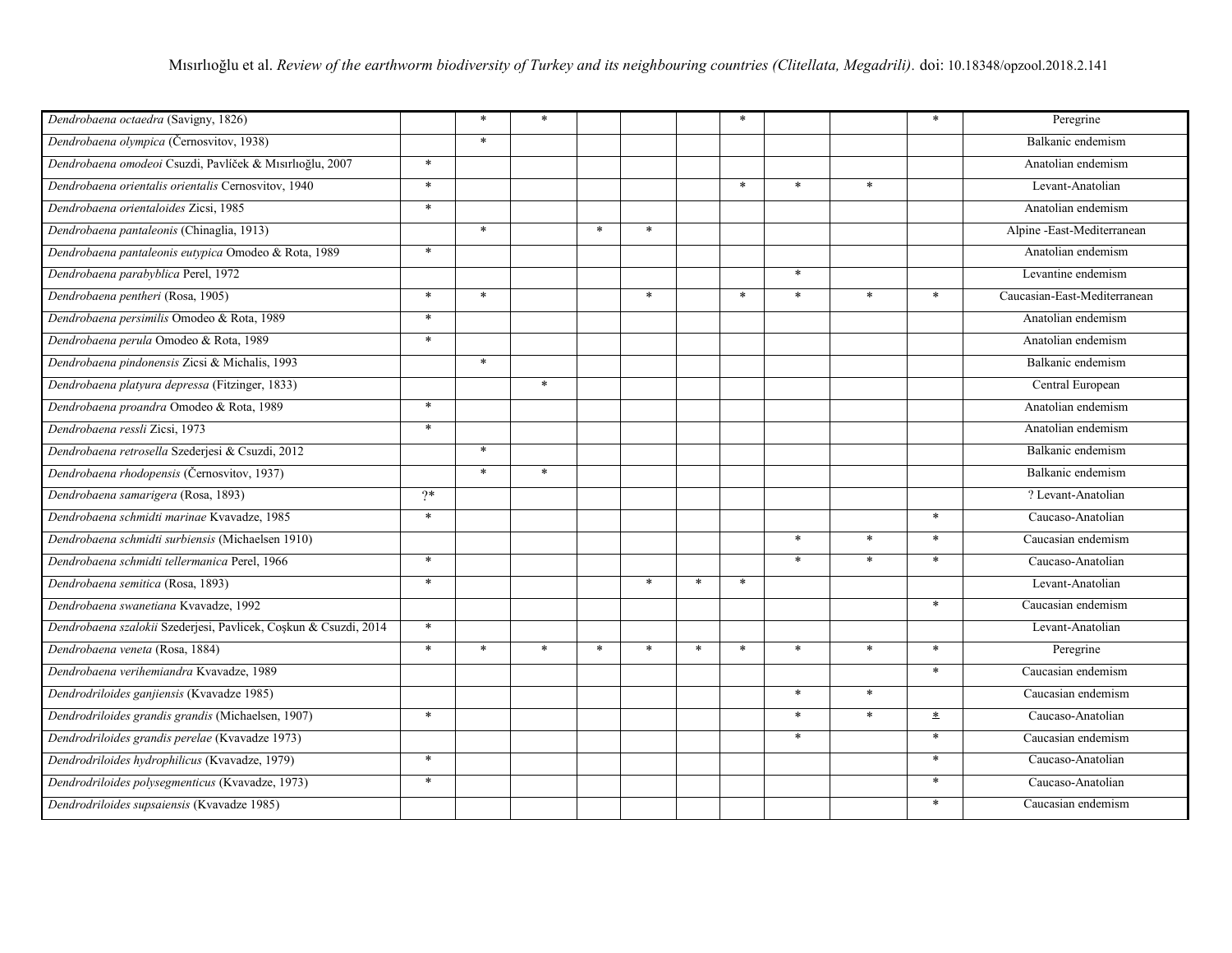| Eisenia andrei Bouché, 1972                                   |        |        | $\ast$ |        |        |        |        | $\ast$ | $\ast$ | $\ast$ | Peregrine                    |
|---------------------------------------------------------------|--------|--------|--------|--------|--------|--------|--------|--------|--------|--------|------------------------------|
| Eisenia ariadne (Michaelsen, 1928)                            |        | $\ast$ |        |        |        |        |        |        |        |        | Balkanic endemism            |
| Eisenia colchidica (Perel, 1967)                              | $\ast$ | $\ast$ |        |        |        |        |        |        |        | $\ast$ | Caucasian-East-Mediterranean |
| Eisenia ebneri (Michaelsen, 1914)                             |        | $\ast$ |        | $\ast$ |        |        |        |        |        |        | Balkanic endemism            |
| Eisenia fetida (Savigny, 1826)                                | $\ast$ | $\ast$ | $\ast$ | $\ast$ | $\ast$ |        | $\ast$ | $\ast$ | $\ast$ | $\ast$ | Peregrine                    |
| Eisenia iverica (Kvavadze, 1973)                              |        |        |        |        |        |        |        |        |        | $\ast$ | Caucasian endemism           |
| Eisenia kafaniensis Kvavadze 1985                             |        |        |        |        |        |        |        | $\ast$ | $\ast$ | $\ast$ | Caucasian endemism           |
| Eisenia kattoulasi Zicsi & Michalis, 1981                     | $\ast$ | $\ast$ |        |        |        |        |        |        |        |        | Balkanic-Anatolian           |
| Eisenia kontschani Szederjesi, Pavlíček & Csuzdi 2014         | $\ast$ |        |        |        |        |        |        |        |        |        | Anatolian endemism           |
| Eisenia lagodechiensis (Michaelsen, 1910)                     |        |        |        |        |        |        |        | $\ast$ | $\ast$ | $\ast$ | Caucasian endemism           |
| Eisenia lucens (Waga, 1857)                                   |        |        | $\ast$ |        |        |        |        |        |        |        | Central Eurpoean             |
| Eisenia malekae Szederjesi, Latif & Csuzdi, 2014              |        |        |        |        |        |        | $\ast$ |        |        |        | Iranian endemism             |
| Eisenia muganiensis (Michaelsen, 1910)                        |        |        |        |        |        |        |        | $\ast$ | $\ast$ |        | Caucasian endemism           |
| Eisenia omranii Latif, Malek &Csuzdi, 2017                    |        |        |        |        |        |        | $\ast$ |        |        |        | Iranian endemism             |
| Eisenia oreophila Szederjesi & Csuzdi, 2012                   |        | $\ast$ |        |        |        |        |        |        |        |        | Balkanic endemism            |
| Eisenia patriciae Szederjesi, Pavlicek, Coșkun & Csuzdi, 2014 | $\ast$ |        |        |        |        |        |        |        |        |        | Anatolian endemism           |
| Eisenia storkani Černosvitov, 1934                            |        |        | $\ast$ |        |        |        |        |        |        |        | Balkanic endemism            |
| Eisenia thamarae Kvavadze and Nikolasvili 1983                |        |        |        |        |        |        |        | $\ast$ | $\ast$ | $\ast$ | Caucasian endemism           |
| Eiseniella neapolitana (Örley, 1885)                          | $\ast$ | $\ast$ |        |        | $\ast$ | $\ast$ |        |        |        |        | Circum-Mediterranean         |
| Eiseniella tetraedra (Savigny, 1826)                          | $\ast$ | $\ast$ | $\ast$ | $\ast$ | $\ast$ | $\ast$ | $\ast$ | $\ast$ | $\ast$ | $\ast$ | Peregrine                    |
| Healyella baloghi (Zicsi, 1981)                               | $\ast$ |        |        |        |        |        |        |        |        |        | Anatolian endemism           |
| Healyella boluana Omodeo & Rota, 1989                         | $\ast$ |        |        |        |        |        |        |        |        |        | Anatolian endemism           |
| Healvella mariae Omodeo & Rota, 1989                          | $\ast$ |        |        |        |        |        |        |        |        |        | Anatolian endemism           |
| Healyella michaelseni Omodeo & Rota, 1989                     | $\ast$ |        |        |        |        |        |        |        |        |        | Anatolian endemism           |
| Healyella naja Omodeo & Rota, 1989                            | $\ast$ |        |        |        |        |        |        |        |        |        | Anatolian endemism           |
| Healyella schweigeri (Zicsi, 1981)                            | $\ast$ |        |        |        |        |        |        |        |        |        | Anatolian endemism           |
| Healyella syriaca (Rosa, 1893)                                | $\ast$ |        |        |        |        | $\ast$ | $\ast$ |        |        |        | Levant-Anatolian             |
| Healyella zapparolii Omodeo & Rota, 1989                      | $\ast$ |        |        |        |        |        |        |        |        |        | Anatolian endemism           |
| Helodrilus balcanicus balcanicus (Černosvitov, 1931)          |        | $\ast$ |        |        |        |        |        |        |        |        | Balkanic endemism            |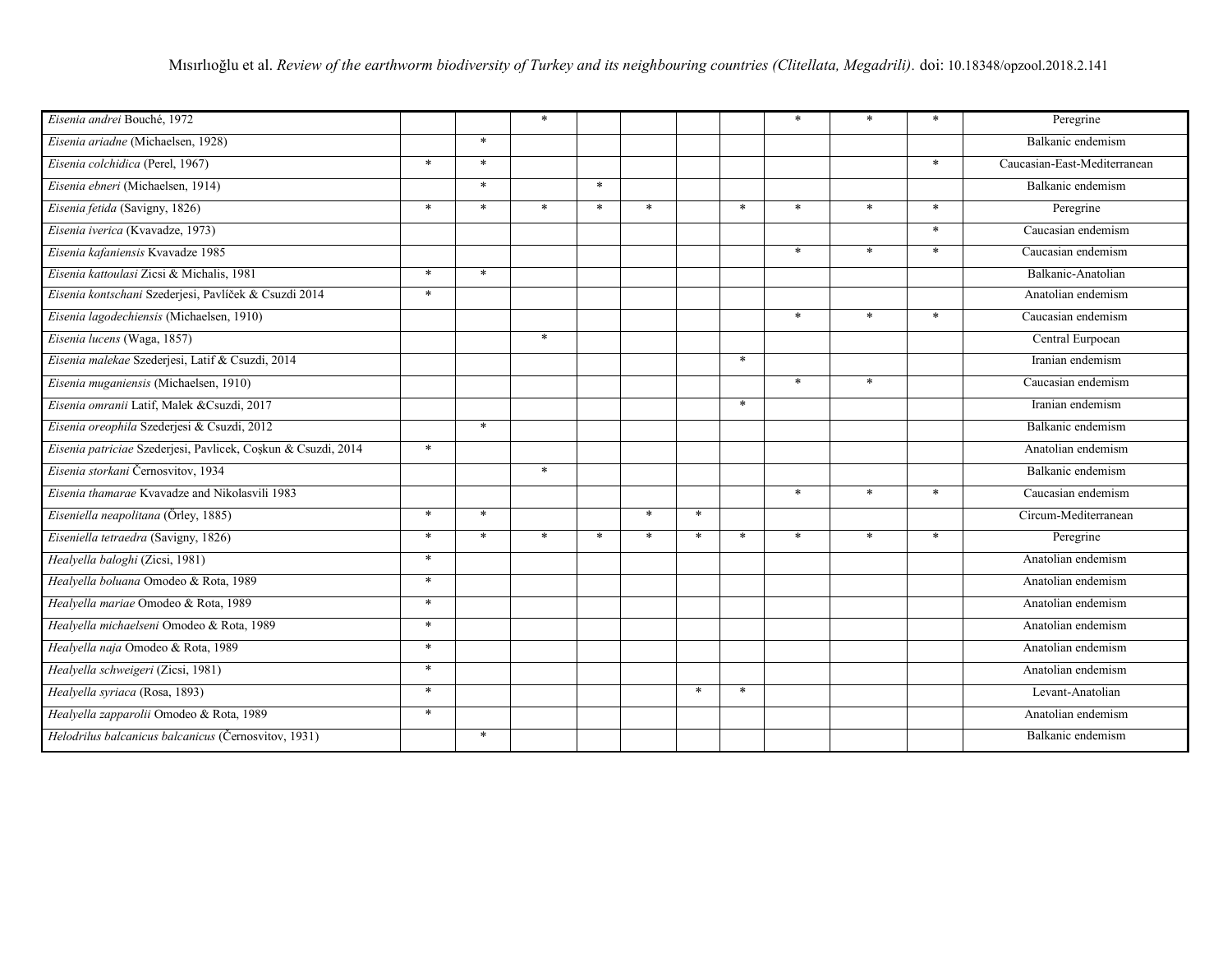| Helodrilus cernosvitovianus (Zicsi, 1967)             |        | $\ast$ |         |        |        |        |        |         |        |        | Uncleared type               |
|-------------------------------------------------------|--------|--------|---------|--------|--------|--------|--------|---------|--------|--------|------------------------------|
| Helodrilus duhlinskae Zicsi & Csuzdi, 1986            |        |        | $\ast$  |        |        |        |        |         |        |        | Balkanic endemism            |
| Helodrilus oculatus (Hoffmeister, 1845)               |        |        |         |        |        |        |        |         |        | $\ast$ | Caucasian endemism           |
| Helodrilus patriarchalis (Rosa, 1893)                 | $\ast$ | $\ast$ |         | $\ast$ | $\ast$ | $\ast$ | $\ast$ | $\ast$  | $\ast$ | $\ast$ | Caucasian-East Mediterranean |
| Helodrilus vagneri Mršić, 1991                        |        | $\ast$ |         |        |        |        |        |         |        |        | Balkanic endemism            |
| Lumbricus meliboeus Rosa, 1884                        |        |        | $\ast$  |        |        |        |        |         |        |        | Balkanic-Alpine              |
| Lumbricus polyphemus (Fitzinger, 1833)                |        |        | $\ast$  |        |        |        |        |         |        |        | Central European             |
| Lumbricus rubellus Hoffmeister, 1843                  | $\ast$ | $\ast$ | $\ast$  | $\ast$ |        |        |        | $\ast$  | $\ast$ | $\ast$ | Peregrine                    |
| Lumbricus terrestris Linnaeus, 1758                   |        |        | $\star$ |        |        |        |        |         |        | $\ast$ | Peregrine                    |
| Murchieona minuscula (Rosa, 1896)                     | $\ast$ | $\ast$ | $\ast$  | $\ast$ | $\ast$ |        |        |         |        |        | Circum-Mediterranean         |
| Octodrilus complanatus (Dugés, 1828)                  | $*$    | $\ast$ | $\ast$  | $\ast$ | $\ast$ | $\ast$ |        |         |        | $\ast$ | Circum-Mediterranean         |
| Octodrilus croaticus (Rosa, 1895)                     |        | $\ast$ |         |        |        |        |        |         |        |        | Illyric                      |
| Octodrilus transpadanus (Rosa, 1884)                  | $\ast$ | $\ast$ | $\ast$  |        |        |        |        |         | $\ast$ | $\ast$ | Trans-Aegean                 |
| Octolasion cyaneum (Savigny, 1826)                    | $\ast$ |        |         |        | $\ast$ |        |        |         |        |        | Peregrine                    |
| Octolasion lacteum (Örley, 1881)                      | $\ast$ | $\ast$ | $\ast$  |        |        | $\ast$ | $\ast$ | $\star$ | $\ast$ | $\ast$ | Peregrine                    |
| Perelia galileana Csuzdi & Pavlíček, 2005             | $\ast$ |        |         |        |        |        |        |         |        |        | Levant-Anatolian             |
| Perelia hatayica Csuzdi, Pavlíček & Mısırlıoğlu, 2007 | $\ast$ |        |         |        |        |        |        |         |        |        | Anatolian endemism           |
| Perelia kaznakovi (Michaelsen, 1910)                  |        |        |         |        |        |        | $\ast$ |         | $\ast$ |        | Caucasian endemism           |
| Perelia makrisi Szederjesi, Pavlicek & Csuzdi, 2017   |        |        |         |        | $\ast$ |        |        |         |        |        | Cypriot endemism             |
| Perelia nematogena (Rosa 1903)                        |        |        |         |        | $\ast$ |        |        |         |        |        | <b>Balkanic-Alpine</b>       |
| Perelia persiana (Michaelsen, 1900)                   |        |        |         |        |        |        | $\ast$ |         |        |        | Iranian endemism             |
| Perelia phoebea (Cognetti, 1913)                      |        | $\ast$ |         |        | $\ast$ |        |        |         |        |        | Balkanic endemism            |
| Proctodrilus antipai (Michaelsen, 1891)               |        | $\ast$ | $\ast$  |        |        |        |        |         |        |        | Central-European             |
| Proctodrilus opisthoductus Zicsi, 1985                |        | $\ast$ | $\ast$  |        |        |        |        |         |        |        | Central-European             |
| Proctodrilus tuberculatus (Černosvitov, 1935)         | $\ast$ | $\ast$ | $\ast$  |        | $\ast$ |        |        |         |        | $\ast$ | Trans-Aegean                 |
| Spermophorodrilus antiquus (Černosvitov, 1938)        |        | $\ast$ | $\ast$  |        |        |        |        |         |        |        | Balkanic endemism            |
| Spermophorodrilus simsoni Omodeo & Rota, 1989         | $\ast$ |        |         |        |        |        |        |         |        |        | Anatolian endemism           |
| Spermophorodrilus vignai Omodeo & Rota, 1989          | $\ast$ |        |         |        |        |        |        |         |        |        | Anatolian endemism           |
| Trapezonscolex cavazzutii cavazzutii Omodeo, 1988     | $\ast$ |        |         |        |        |        |        |         |        |        | Anatolian endemism           |
| Trapezonscolex cavazzutii pascuorum Omodeo, 1988      | $\ast$ |        |         |        |        |        |        |         |        |        | Anatolian endemism           |
| <b>Family: ACANTHODRILIDAE Claus, 1880</b>            |        |        |         |        |        |        |        |         |        |        |                              |
| Dichogaster bolaui (Michaelsen, 1891)                 |        |        |         |        |        |        | $\ast$ |         |        |        | Peregrine                    |
| Microscolex dubius (Fletcher, 1887)                   | $\ast$ | $\ast$ |         | $\ast$ |        |        | $\ast$ |         |        | $\ast$ | Peregrine                    |
| Microscolex phosphoreus (Duges, 1837)                 | $\ast$ | $\ast$ |         |        | $\ast$ |        | $\ast$ |         |        | $\ast$ | Peregrine                    |